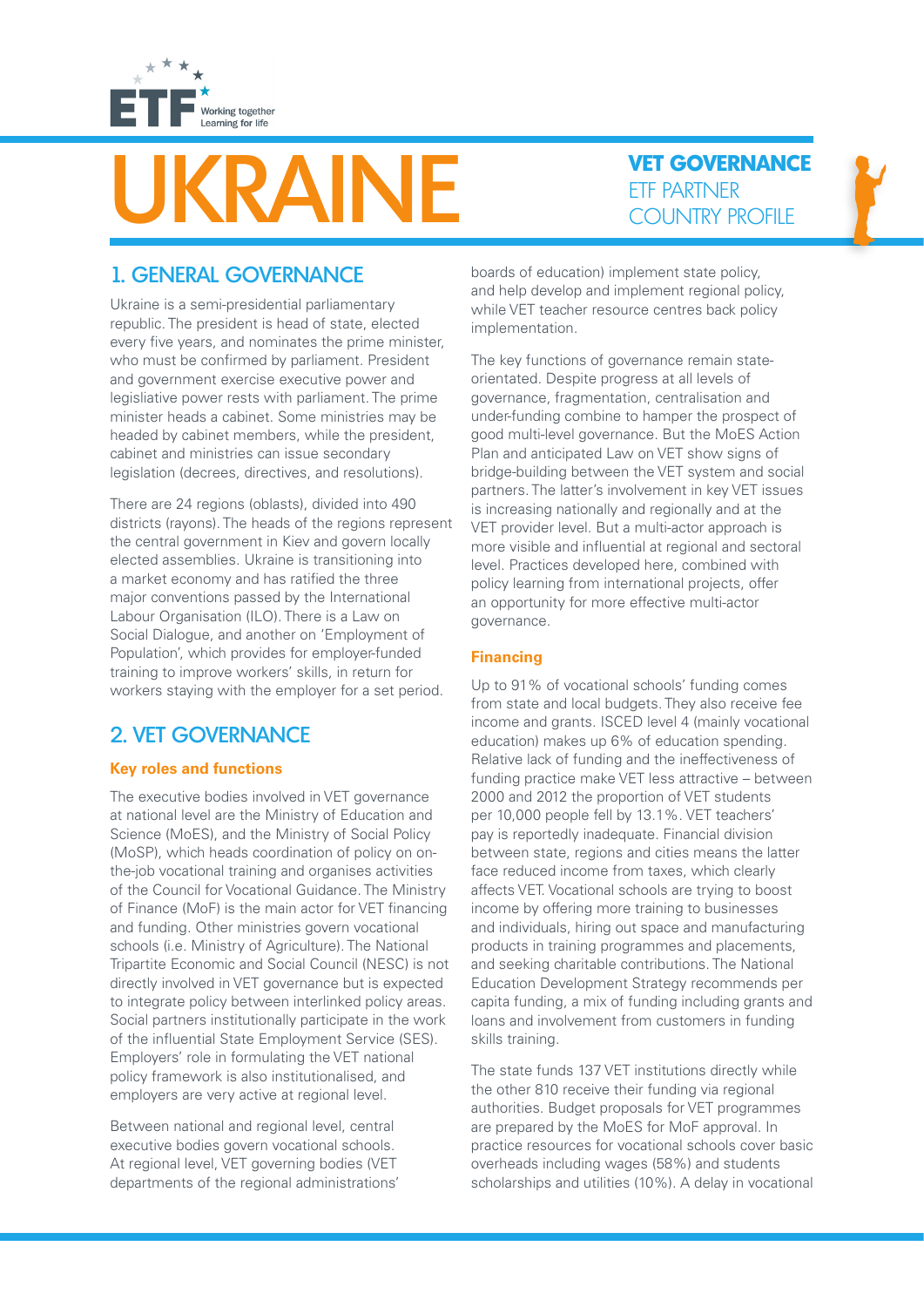## VET GOVERNANCE ETF PARTNER COUNTRY PROFILE



schools being paid by the State Treasury Service is one problem. Another is that they cannot use the special fund facilities for skills training beyond the state order. A multi-actor, evidence-based model for allocating funds is seen as a solution. It is felt that decentralisation alone could merely increase the gap between well-off and poorer regions.

#### **Coordination mechanisms for VET policy making**

The 'On Vocational Education' Act 1998 specifies responsibilities for implementing state VET policy at central and regional levels. Key actors in governance and policy making and implementation are public authorities. The MoES sets priorities for VET. It drafts legislation; lists the occupations to be trained in vocational schools; develops national standards, standard curricula and education programmes; sets up, reorganises or closes public vocational schools; and administers licensing and attestation of vocational schools. It also determines the scope of training in vocational schools, inspects vocational schools and institutions, organises VET research, and defines admission rules. The MoES is also the prime mover in VET reform, including the new VET law. But governance and steering of continuing vocational training is split with the MoSP.

The MoSP leads on setting and implementing employment and labour migration policy, and coordinates policy on on-the-job vocational training – important as 9% of employees do this training every year. But SEC does much of this work. It is governed by the Employment Insurance Fund, in which social partners have the same voting power at the government. The MoSP and SEC also coordinate adult education. The Ministry of Economic Development (MED) is responsible for skills training. VET institutions organise their own education, training, financial, and business activities, and autonomous public bodies associated with vocational schools play an advisory role in VET issues.

The MoES has prepared changes to the law aimed at decentralisation and deregulation by simplifying procedures, and involving employers more in sector development.

Institutionalised policy advice-orientated mechanisms could include the NESC, as its role as a policy integrator between interlinked policy areas could serve as a model for integrating VET with other areas. The Institute of Innovative Technologies and Education Content of the MoES

heads development and approval of curricula and academic programmes, defining VET content and affecting vocational schools' operation. This makes it influential in decision making as well as implementation. The Association of Ukrainian Cities has been an active policy advisor, providing evidence-based suggestions on legal decentralisation initiatives around issues like managing and maintaining state and communityowned vocational schools.

For public-private structure-orientated mechanisms, social dialogue is a requirement for adopting strategic documents, making employers very active. They have lobbied for a law on national qualification, which would establish a national authority to implement the national qualifications framework (NQF) adopted in 2011. The Federation of Employers established the Institute of Professional Qualifications to promote sector skills councils. As a result, social partners are helping set up training centres for introducing innovative technologies. But, while the VET Department seeks employers' participation, their lack of interest can be a problem. But there is good practice too. Social partnerships have led to plans to create specialised training centres in vocational schools. Social partners' and stakeholders' involvement in policy development and legislation is poor, partly because it is not institutionalised, and also because consultations are often short. Employers organisations' limited capacity makes the MoES the only key actor in the new VET Law process. Some private providers offer accredited VET programmes, and there is cooperation between the employment services and the vocational school system.

For knowledge creation-orientated mechanisms, ministers have passed resolutions for labour market demand forecasting mechanisms; procedures to form and place state orders for training; methods for working out the cost of training workers; and plans for employing trained graduates. The VET system uses data produced by a range of public authorities. Information and analysis centres in VET teacher resource centres are an effective tool in collecting, processing and using information. They monitor regional labour market demand, job placement of VET graduates, employer satisfaction with their skills, and manpower utilisation forecasts. The MoES's VET Department and the VET resource centres can give state-owned vocational schools methodological and research assistance, raising the prospects for evidence-based policy implementation. Also, a national database helps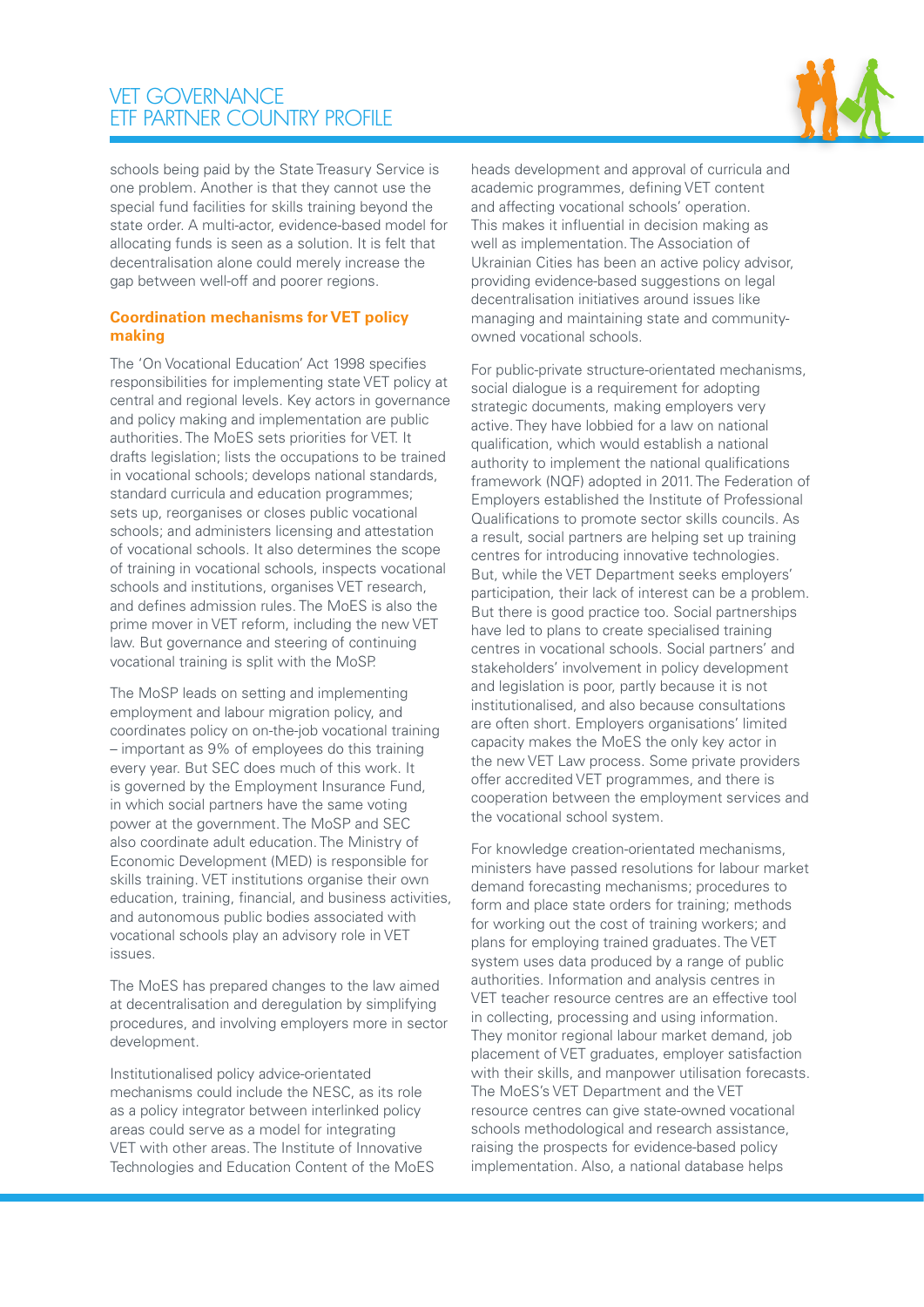disseminate centres' innovative solutions, while Ukraine's participation in international projects has strengthened national and regional capacity in evidence-based policy making and implementation. The 'On Employment' Act provides for an information and analysis system to monitor labour market supply and demand, while implementation of the Action Plan has started introducing software to forecast socio-economic indicators relevant to education and VET. According to the Plan of Priority Governmental Activities in 2016, it has been foreseen the elaboration of the new mechanism of the forming of regional order for training based on active employers participation.

Despite this, coordination between vocational schools and the labour market is poor and focus is weak on the national system for monitoring trends and forecasting needs in VET, and on bringing it in to line with European education. Nevertheless, VET has mechanisms for liaison and communication between levels of governance, and involvement of all stakeholders in policy development is a longstanding practice.

### **Country typology**

VET governance is hybrid, still affected by a centralised tradition undermining full multi-level governance. The state prevails in every policy function, from formulating the national policy framework, including the new TVET law, to mobilising financial resources and managing VET providers. But social partner involvement in policy making has become institutionalised (through participation in bodies like the State Employment Centre). Public-private partnership is strengthening, while social dialogue on policy is a requirement for legislation. And developing the NQF and National Development Plan for Vocational Education shows further progress, though lack of financial resources has constrained the latter's implementation.

Discussion of, and further progress towards, decentralisation, hinges on an overall governmental strategy to determine inter-departmental goals, targets, policies, funding allocation, and government priorities. It also calls for codification of the complicated existing legislation and simplification of procedures, as well as clear redefinition of institutions, agencies and bodies' tasks, responsibilities and liabilities. A system of checks and balances among national, regional and sectoral actors is also needed, together with the enforcement of the public-private governance

model in vocational schools. An inter-organisational body such as a national VET agency would address fragmentation.

#### **Development assessment**

VET governance development is structured. Recent initiatives at all levels have moved it towards a multi-level approach. Development processes are in place but coordination and policy networks need to be improved and simplified. Policy dialogue is increasing and social partners' involvement in some governance functions is institutionalised. The Institute of Professional Qualifications is an important interim step to support qualifications reform. But there is a tendency to develop VET legislation without first developing commonly agreed policy. Good multi-level governance means modernising VET legislation, simplifying procedures, changing coordination mechanisms, and improving skills forecasting so the VET system responds better to labour market needs. Involving employers in upgrading VET will help achieve quality vocational education.

#### **Ongoing work in policy development**

The strategy paper Ukraine 2020 is shaping overall transformation, providing the context for a VET national policy framework. The National Strategy for Education Development's targets for the VET system take the economy's needs into account. It also provides for national standards for occupations and cluster qualifications, including an updated list of occupations; an optimised network of vocational schools of different types; increasing independence for schools and the creation of industrial and training complexes; and an improved mechanism for state ordering of skills training that takes into account economic and labour market needs as well as social demands. If the MoES can implement the action plan, the VET system will be substantially improved.

Information and analysis centres in VET teacher resource centres aid research and development, data and statistical provision, and evaluation and review of VET policies. They will contribute to a bottom-up approach to evidence-based policy making and implementation in VET, providing insights on VET's actual and potential link to labour market needs.

Utilising Ukraine's collaboration with international organisations is an example of policy learning as well as managing VET provider networks. Taking part in the Torino Process has helped bring innovative